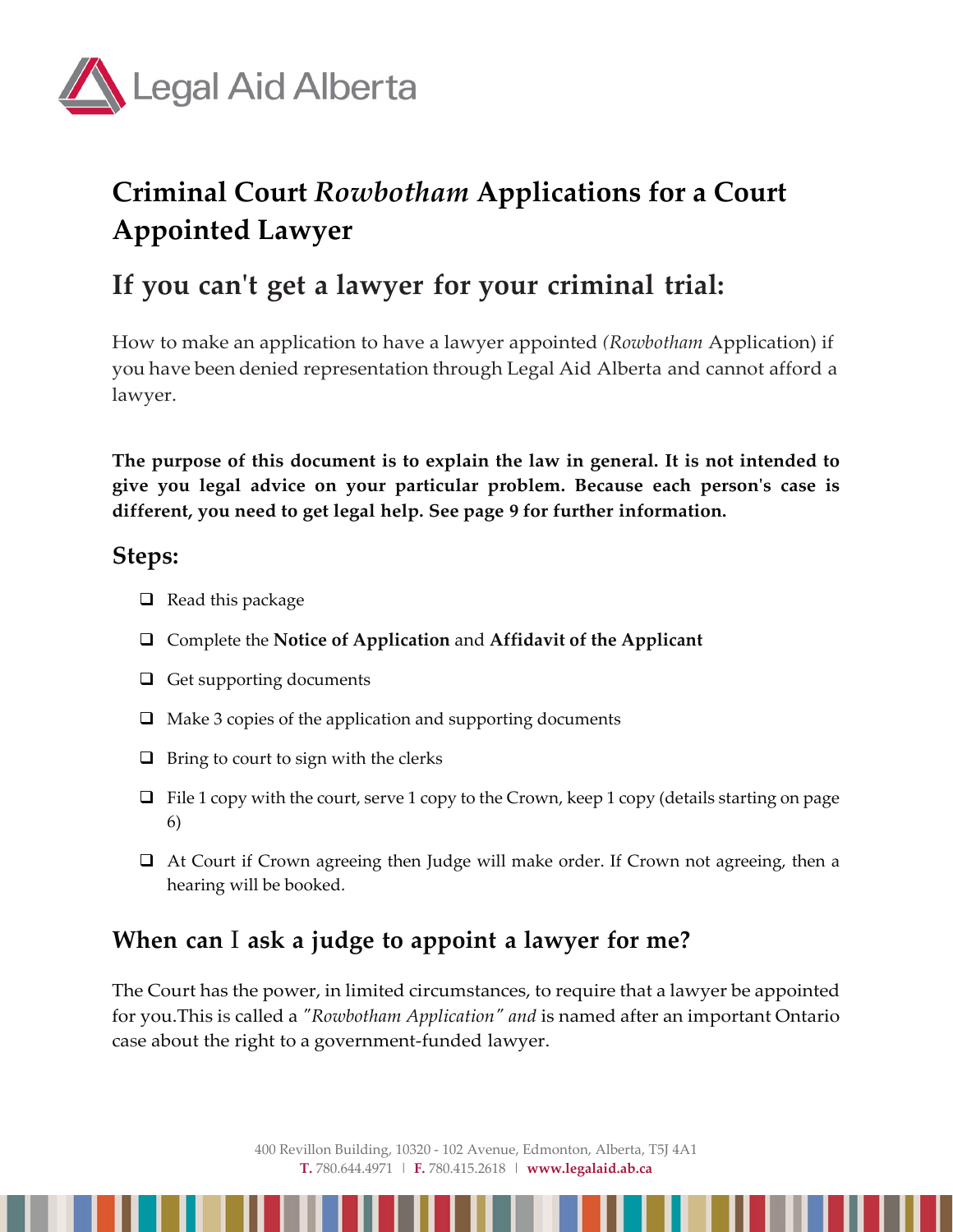

#### **IF YOU:**

- have been denied legal aid,
- want a lawyer but cannot afford one, and
- are facing a serious criminal charge, and
- this serious criminal charge is too complex for you to run your own trial

you can ask a judge to appoint a lawyer for you.

Reading this document will help you to understand:

- why a judge can appoint a lawyer for you;
- what you have to prove to the judge;
- when and how to ask the judge to appoint a lawyer for you;
- how to prepare for court; and
- what happens in court.

## **Why can a judge appoint a lawyer for me?**

The Canadian Constitution (*Charter of Rights and Freedoms)* says you have the right to a fair trial.

Judges have a duty to protect your right to a fair trial. The courts have decided that sometimes a person can't have a fair trial without a lawyer.

If you want a lawyer and you have been denied legal aid, you can ask the judge to appoint a lawyer for you. You need to prove four things to the judge:

- 1. You have been denied legal aid.
- 2. You can't afford a lawyer.
- 3. You face a serious charge.
- 4. You can't defend yourself because the charge is too complex for you.

If the judge decides that you need a lawyer to get a fair trial, the judge can order a delay of your case, which is called a "stay." If the judge orders a stay, Alberta Justice may have Legal Aid Alberta appoint a lawyer for you.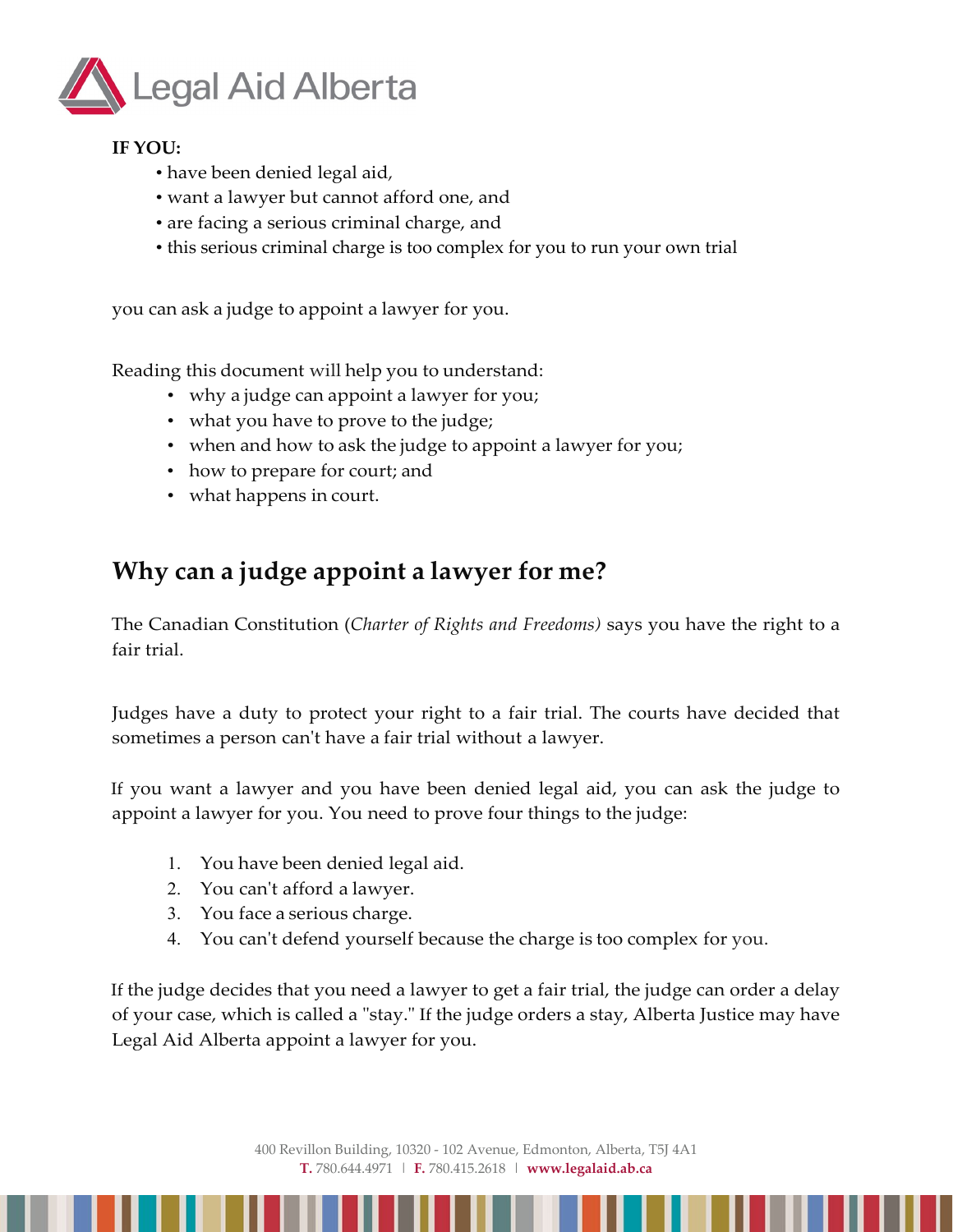

## **What do I have to prove to the judge?**

You have to convince the judge of 4 things.

#### *1. You have been denied legal aid*

You need to show the judge proof that you have been denied legal aid and that your appeal has been denied.

The judge will want to know why Legal Aid Alberta denied your application, and that you have appealed that decision to the Legal Aid Appeals Committee and that your appeal has been denied. To do this you need to provide the letter you received from Legal Aid to prove this.

If you do not have the documents from Legal Aid, contact Legal Aid Alberta at 1.866.845.3425 and ask for them.

#### *2. You can't afford a lawyer*

You have to show the judge that you can't afford a lawyer. Give the judge a clear picture of your finances. Be prepared to tell the judge about such things as:

- your job situation;
- your monthly income and expenses;
- your assets and debts, if any; and
- your dependents (for example, a spouse or children that you support).

It helps if you have some documents to support what you tell the judge. For example, if you are on *Alberta Works* (welfare) or *Assured Income for the Severely Handicapped* (AISH), bring yourrecent payment stubs. You could also bring a personal financial statement along with income taxreturns, payroll records, bank records, or the receipts for support payments.

If you don't provide enough information, it may affect the ability of the judge to order the appointment of a lawyer for you.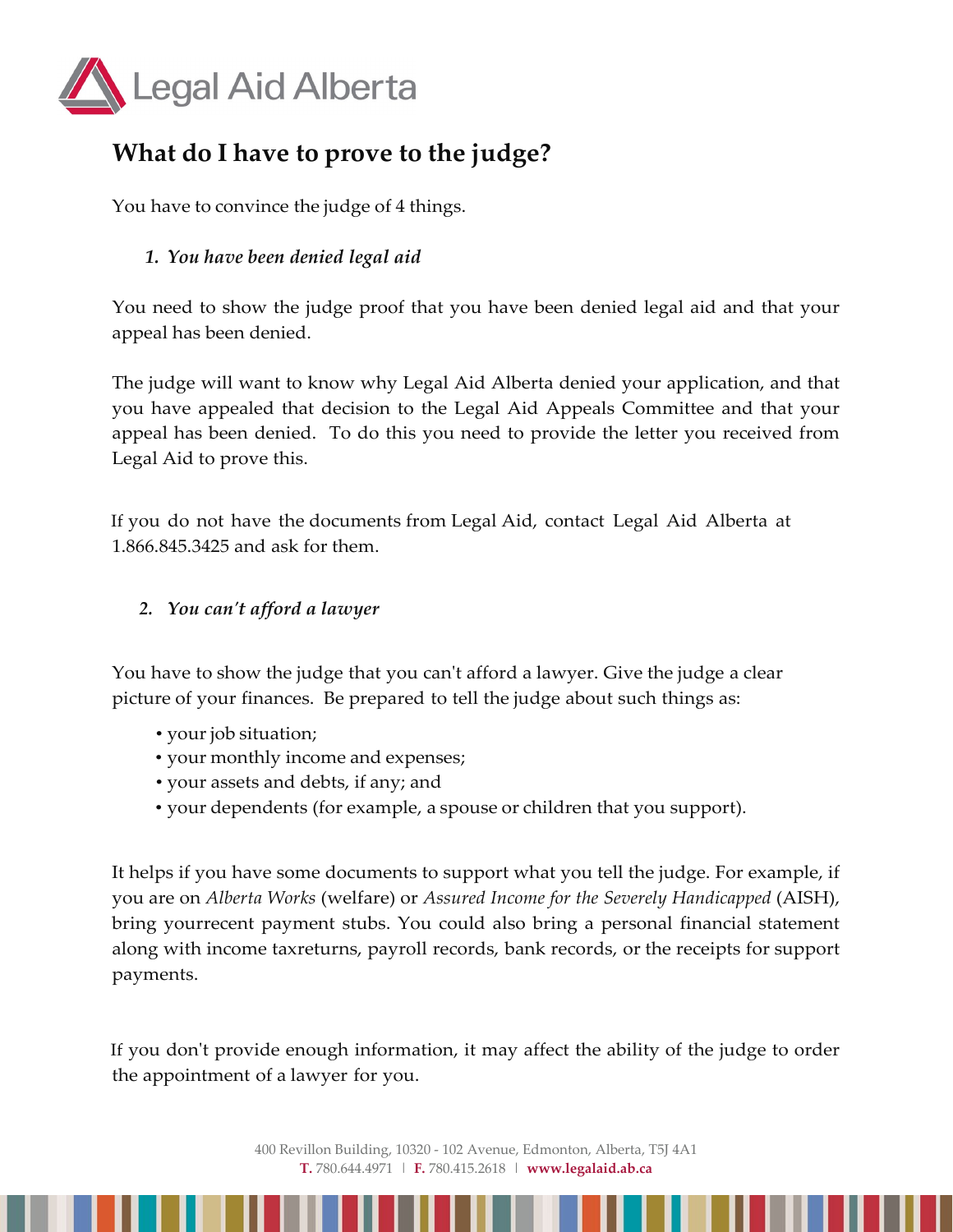

You will also have to estimate what it will cost to have a lawyer defend you. This will depend onhow long your trial is expected to last and the type of charge. To help you figure this out, ask 3 lawyers for an estimate of time and fees for a case like yours (to find lawyers who can answer this question, see "Where can I get legal help?" on page 9).

#### *3. You face a serious charge*

You have to show the judge that you are charged with a serious offence. Usually "serious" means you will probably go to jail if convicted. If the prosecutor will be seeking a jail sentence ifyou are convicted, you are facing a serious charge.

Ask the prosecutor to give you (in writing if possible) the prosecutor's position on sentencing if you are convicted *after a trial.* This may be different from what is written on prosecutor's **initial sentencing position,** which may only state the prosecutor's position if you plead guilty to the charge. You may also ask Legal Aid Alberta Duty Counsel to obtain this information and to giveyou a *Referral to Legal Aid Alberta.* This form will indicate why Duty Counsel felt your case was serious and whether Duty Counsel believes that the prosecutor will be seeking a jail sentence.

Sometimes penalties other than jail can be serious too. For example, if you need a car to do your work, and a conviction might mean you lose your driver's licence that would be a serious consequence, or a conviction may impact your immigration status.

You have to show the judge that the penalties you face if convicted will have a serious impact onyour life.

#### *4. You can't defend yourself because the charge is too complex for you*

You have to show the judge that your case is too complex for you to defend yourself. For example:

- your case may raise technical legal issues;
- the trial procedure may be difficult for you to follow; or
- there may be too much evidence or too many witnesses for you to handle on your own(this may be especially true if you are in jail).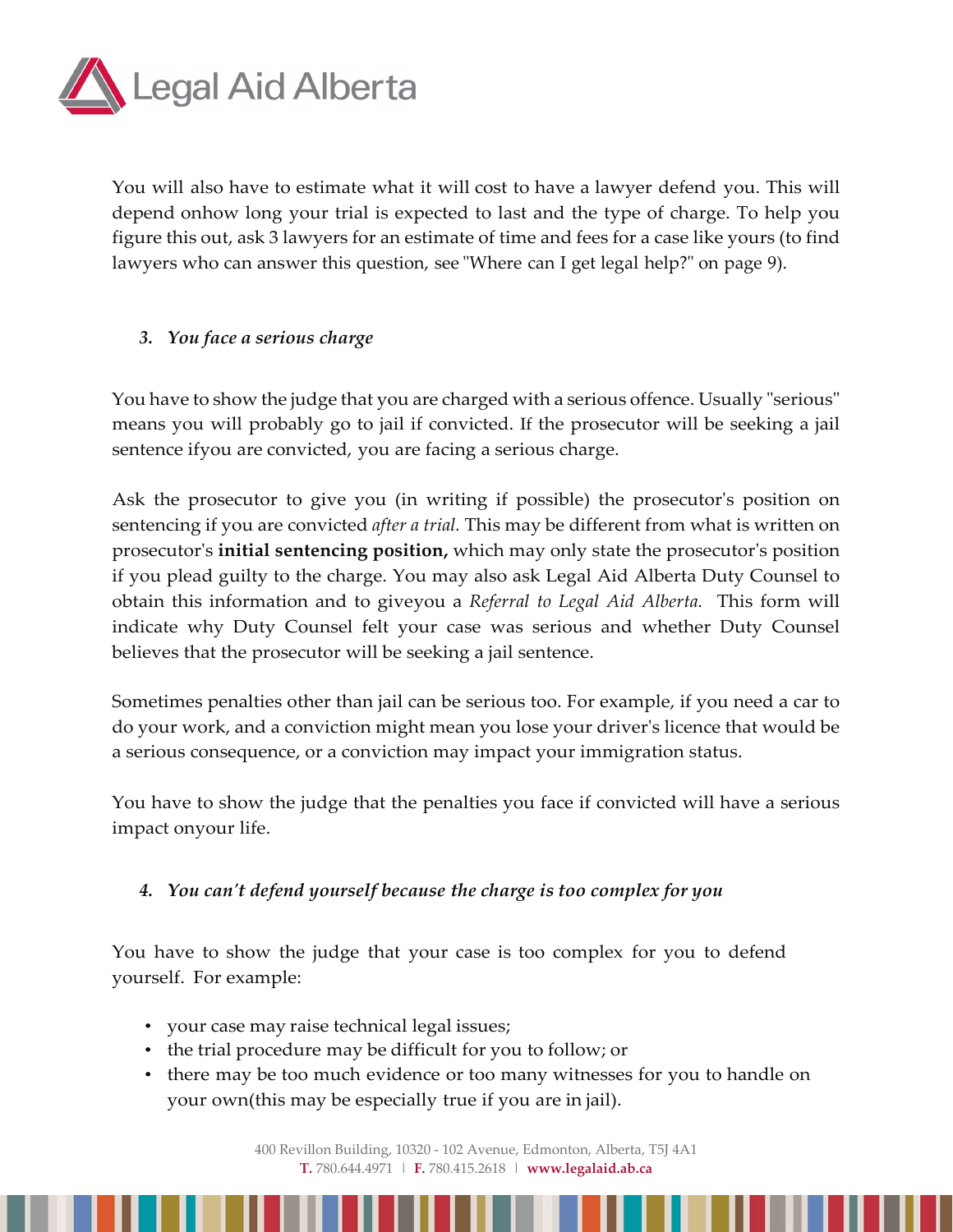

Ask a lawyer to explain what is complex about your case (to find a lawyer who can answer this question, see "Where can I get legal help?" on page 9). Also ask the lawyer to help you identify what defences you plan to use.

If you can, talk to a lawyer *before* you go to court. If you can't talk with a lawyer beforehand, ask the judge to help you identify what is complex about your case.

Let the judge know about your:

- education level;
- language ability; and
- knowledge of the criminal process.

This will help the judge decide if you are able to defend yourself.

### **When and how do I ask the judge to appoint a lawyer?**

To get the judge to order the appointment of a lawyer for you, you have to make a request for an order that you obtain a government-funded lawyer. This request is called a *Rowbotham* application for criminal cases.

#### Apply to the court where your trial will be heard

Criminal trials in Alberta take place in Provincial Court or the Court of Queen's Bench. Where your trial is heard depends on what kind of offence you are charged with. It may also depend on how you choose to be tried (you can ask Duty Counsel about this).

*Do not wait* to make an application even if you are not sure which court will hear your trial. Ask a lawyer or Duty Counsel to explain where you should apply (to find a lawyer who can answer this question, see "Where can I get legal help?" on page 9).

Apply as soon as possible

Apply as soon as you know you cannot get legal aid.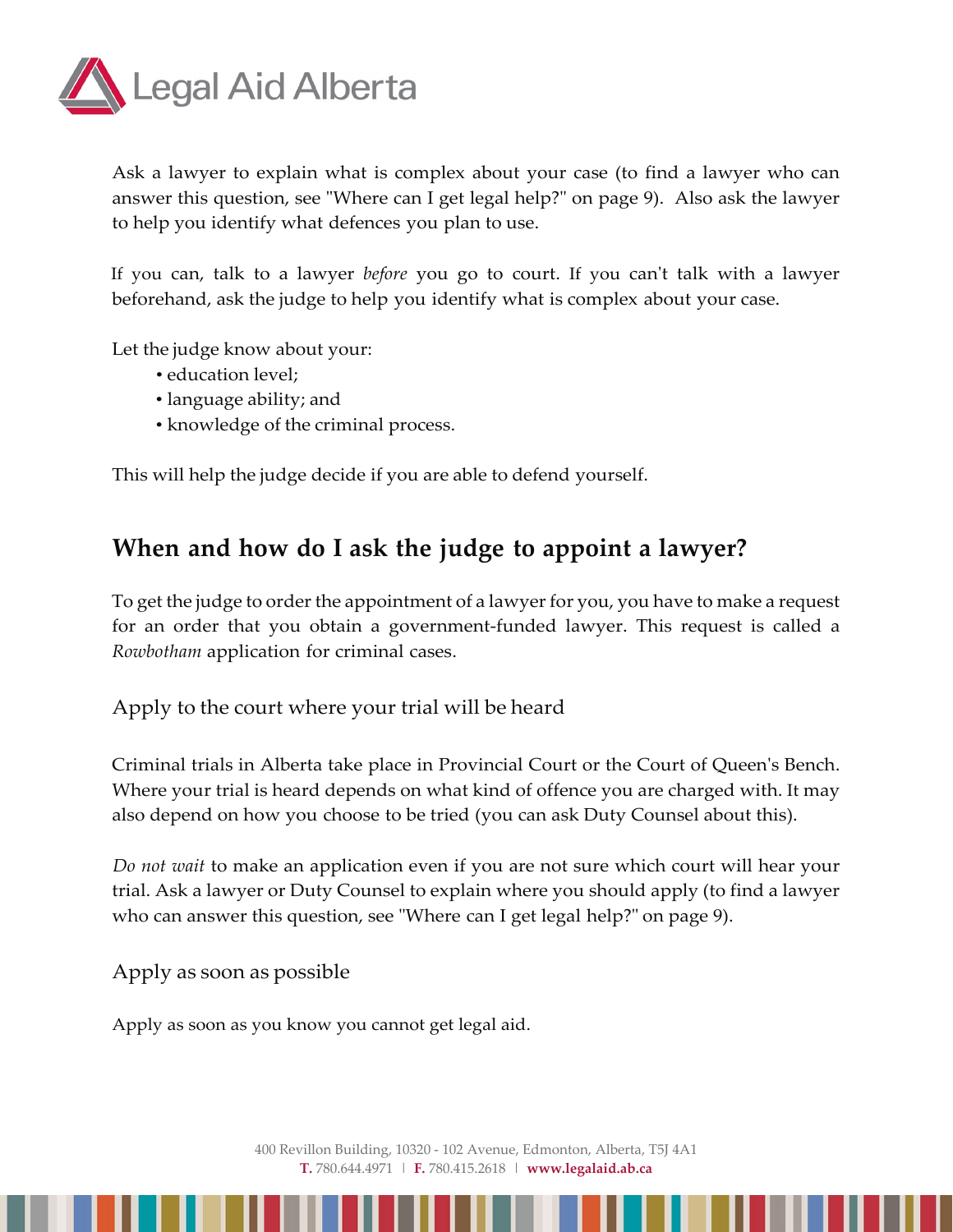

#### **How to Make the Application**

It **is best to make your application well before your trial starts.** To make a *Rowbotham Application* you have to complete two forms. A copy of a **Notice of Application** and an **Affidavit of the Applicant.** These forms are available from the Legal Aid website. Read them carefully and fill in the blanks with information about yourself and your case. The forms are:

- **Affidavit of the Applicant:** This is a sworn, written statement that gives the Court background information about you and your case. Carefully complete this form. Take this form to the court clerk in order to swear that the information is true. **You cannot sign the form until you are in front of the clerk**.
- **Notice of Application:** This is a document that tells the local prosecutor's office that you're asking for your case to be delayed until a government-funded lawyer is appointed to represent you (you are asking for a **stay of proceedings,** which you may be entitled to have granted under the Constitution). This is a constitutional issue based on your right to a fair trial.

#### **Here's what you need to do:**

- 1. Complete the form by filling in the blanks and attaching any documents you have gathered.
- 2. Take the Affidavit the Court Clerks to be sworn and signed.
- 3. Make 3 copies ofthe signed **Notice of Application** and **Affidavit ofthe Applicant.**
- 4. Ask the clerk if your matter is prosecuted by the provincial or federal prosecutor. Check the appropriate box on the first page of the **Notice of Application.**

The Clerk will stamp all the documents and keep the originals. Your application is now **filed** with the court. *If your case is in Court on the same or a later date, you must go to the Courtroom and adjourn the matter.*

You must now serve the application so that the prosecutor knows you are making a Rowbotham Application.

1. If your application is to be heard outside of Calgary or Edmonton, ask the Clerk's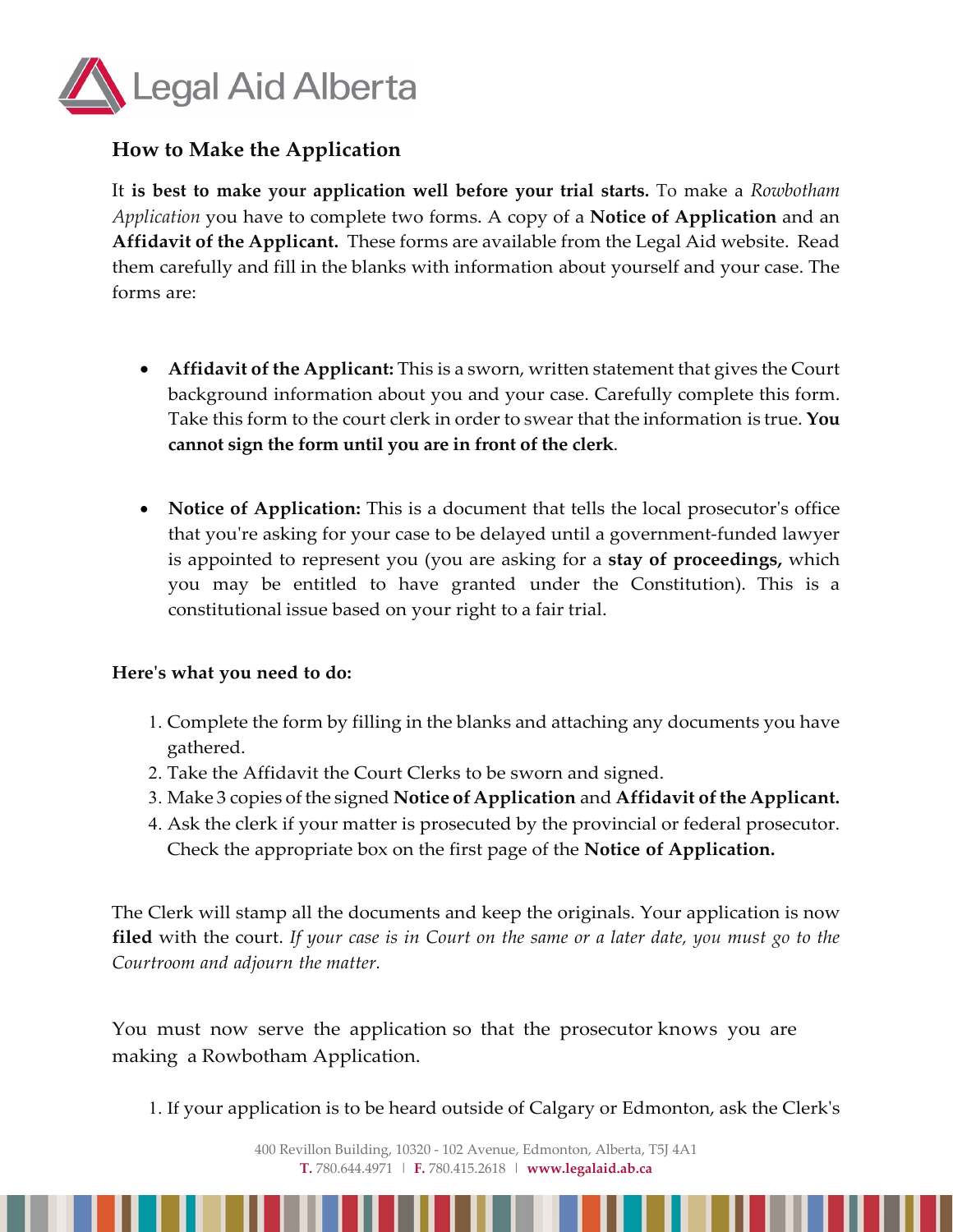

office for the **address** of the prosecutor's office in that location. If the application is to be served in Calgary or Edmonton, you will have already checked off the address on your **Notice of Application.**

Take the **Notice of Application** and **Affidavit of the Applicant** to the prosecutor's office. After you have taken these documents to the office and given them to the receptionist, you have then served the prosecutor.

If your matter is scheduled for Court on the same day you file your forms, you can give your **Notice of Application** and **Affidavit of the Applicant** to the prosecutor in the courtroom where you are scheduled to appear.

In Outside of Calgary or Edmonton ask the Court Clerks or Duty Cousnel how to serve the application.

2. Make sure you keep one copy of each document for yourself.

## **How do** I **prepare for my Rowbotham Hearing?**

If the Crown does not consent to your request the matter will proceed to a hearing. A date for your hearing will be set by the Court. Think about what you are going to tell the judge.

Think about how you can prove the 4 points. Remember, you can use:

- your own testimony (what you say to the judge under oath);
- your Affidavit;
- other documents (letters, forms, bank statements, cheque stubs, etc.); and
- witnesses.

Meet with a lawyer or ask Duty counsel for help

Ask a lawyer to go over the 4 points and what to expect in court (to find a lawyer, see "Where can I get legal help?" on page 9).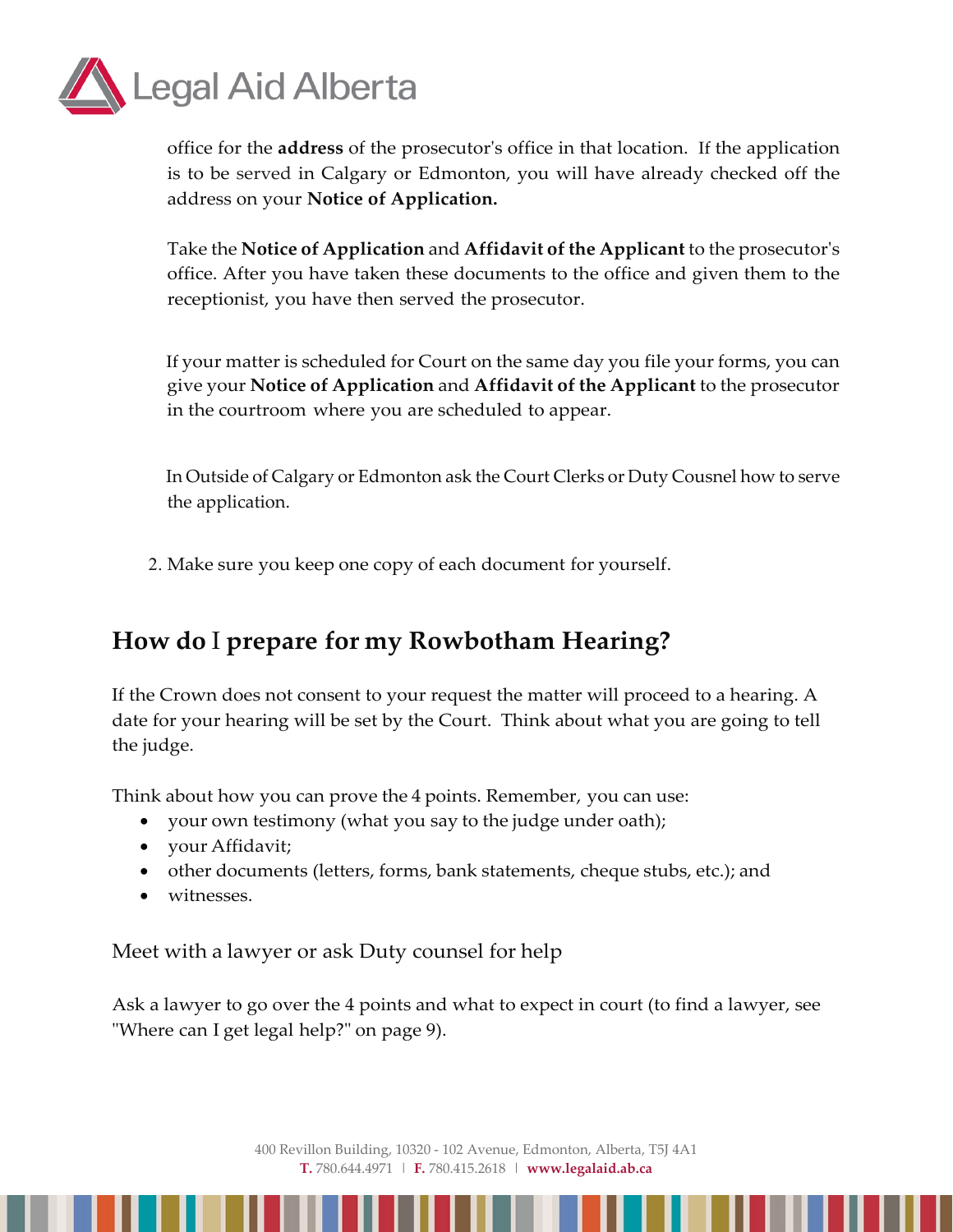

### **If you don't get legal help, you can still make a** *Rowbotham Application*

If you follow the instructions in this document, the judge will know what you are asking for.

What happens in court at a hearing?

Whether you apply before or after your trial starts, at some point the judge will hold a short hearing about your application to have a lawyer appointed for you.

#### *You speak first*

You speak first. Call the judge "Your Honour," in Provincial Court, or "My Lord/My Lady," in the Court of Queen's Bench. When you have finished, your witnesses speak.

You want to convince the judge that:

- 1. you have been denied legal aid;
- 2. you cannot afford a lawyer;
- 3. you face a serious charge; *and*
- 4. you can't defend yourself before the charge is too complex for you.

You need to give evidence on all 4 points. To present your evidence, you can:

- testify under oath;
- use your Affidavit;
- present documents (for example, cheque stubs) during your evidence; *and*
- call witnesses.

After you or your witnesses testify, the prosecutor may ask you or your witnesses some questionsabout your application to get a lawyer. The judge may have some questions, too. Make sure they are answered truthfully. When you address the judge or the prosecutor, refer to your documents or the other parts of your evidence that support the 4 points that you must convince the judge of.

If the judge says you have made a mistake in the procedure, or that you are missing some documents, *don't give up.* Ask the judge for an adjournment so you can apply again. Also,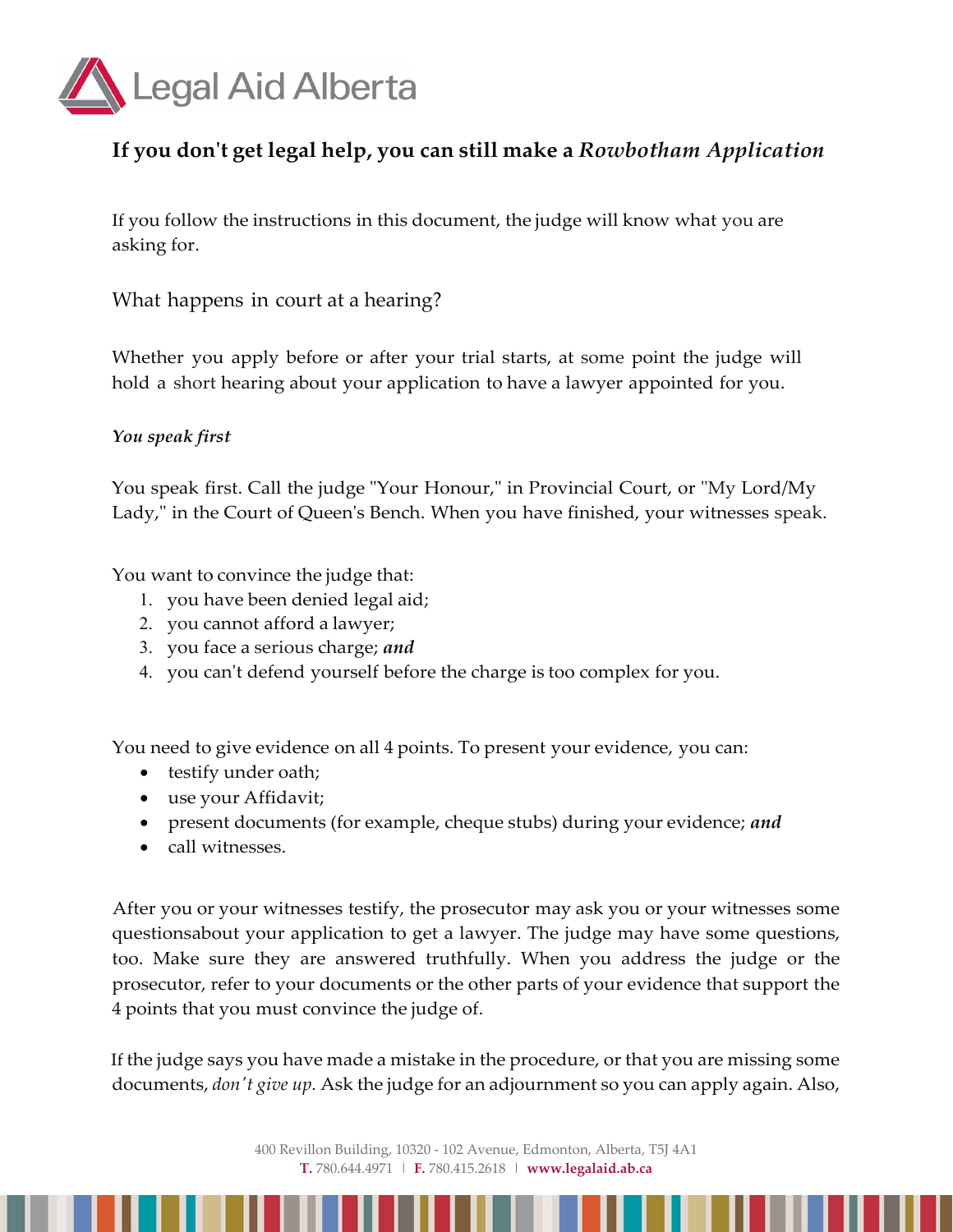

ask the judge to explain what you should have done in the first place.

#### *Crown goes next*

The Crown will probably try to prove that you can defend yourself because the charge is not serious or complex, or that you can afford a lawyer.

#### *You get the last submission*

You get a chance to speak again after the Crown has finished speaking. When you address the judge, refer to the parts of your evidence that support the points you are trying to make.

#### *The judge decides*

After you and the Crown have presented evidence, the judge will decide whether to grant your application. Sometimes the court will adjourn before the judge gives the decision.

If the judge decides you should have a government-appointed lawyer, he or she will probably order a conditional stay of proceedings. This effectively means that Alberta Justice will be ordered to provide a lawyer for you. You should contact Legal Aid Alberta at 1.866.845.3425 a few days after the granting of the order to make arrangements for the appointment of counsel.

If the judge denies your application, you cannot appeal it. However, if your circumstances change, you can make another *Rowbotham Application* or reapply to Legal Aid Alberta.

## **Where can** I **get legal help?**

Even if you cannot afford a lawyer to represent you in court, it is a good idea to talk to a lawyer before your application. Here are some suggestions:

• Speak to a **Duty Counsel lawyer** at the courthouse. *Legal Aid Alberta* has Duty Counsel available at all Provincial Court docket courtrooms in Alberta. If you don't have your own lawyer, Duty Counsel can give you advice about the charges